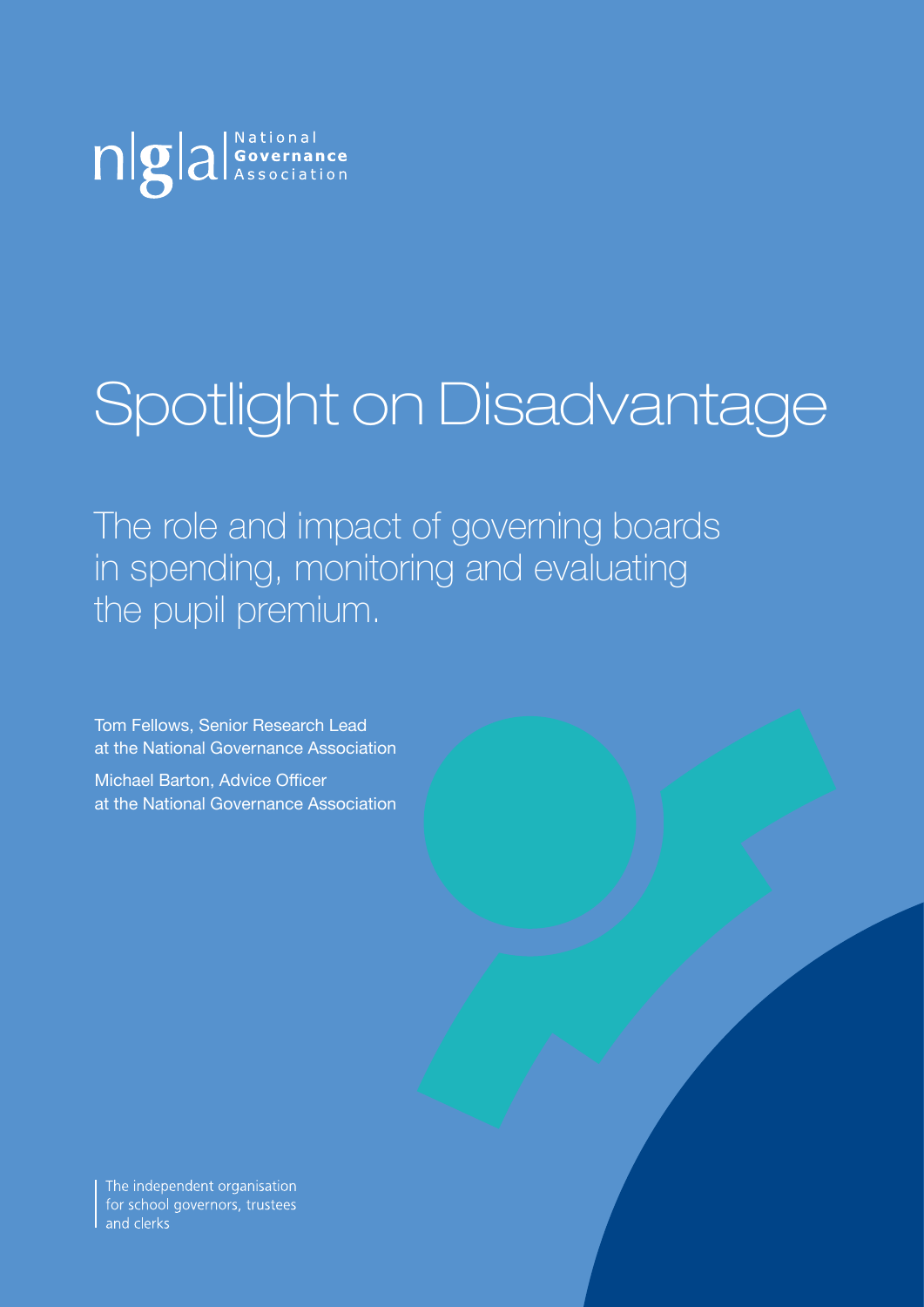## Executive summary

## **Key findings**

Between February and April 2018, the National Governance Association (NGA) undertook a selfselecting survey of 875 governors and trustees and the thematic analysis of 36 pupil premium strategies. This revealed that governing boards often know their pupil premium pupils well, are heavily involved in championing the needs of pupil premium pupils and work closely with senior leaders to decide how to spend, monitor and evaluate the pupil premium. Nevertheless, there is still room for improvement – with the findings revealing some important factors for schools, policy makers and researchers to consider going forward.

#### For schools and governing boards the key findings from this project are:

- 1. While the majority of schools are making evidence-driven decisions when spending their pupil premium, some are still too inwards looking. In particular, when deciding 'what works' when spending the pupil premium and monitoring its impact, many survey respondents favoured internal data and the opinions of staff over external sources of data such as academic research and the EEF toolkit.
- 2. Schools should adopt a more holistic outlook when deciding how to spend the pupil premium. The survey data and analysis of pupil premium strategies show that many schools focus largely on teaching and learning initiatives. This is despite many of the key barriers to attainment identified by schools in the pupil premium strategies requiring more pastoral attention.
- 3. There was clear variation in the quality of pupil premium strategies published on schools' websites. Some schools were better at accounting for how the money would be spent, rationalising spending decisions, measuring success, setting out clear monitoring processes and clarifying which group the funding would target.
- 4. Pupil premium usage is not the only determinant of disadvantaged pupil progress and attainment. The survey data revealed a clear correlation between outcomes for all pupils and outcomes for pupil premium pupils. Geography was also a factor in influencing outcomes for pupil premium pupils.

#### In addition, this study also revealed that:

- 1. Pupil premium was viewed positively by governing boards who responded to the survey, but funding pressures are presenting a challenge to its effectiveness. Many schools fund initiatives through the pupil premium which should generally come out of the school budget, including: improving the classroom environment, improving feedback and hiring additional teachers. To mitigate against this, pupil premium funding needs to be protected in real-terms and accompanied by a more sustainable financial settlement for schools.
- 2. There are research gaps which need to be addressed going forward. In particular, there is the potential for more research looking at pupil premium strategies and the role of those governing in shaping pupil premium usage. With the literature skewed towards teaching and learning, this project also exposed the need for more research around measuring the impact of pastoral initiatives.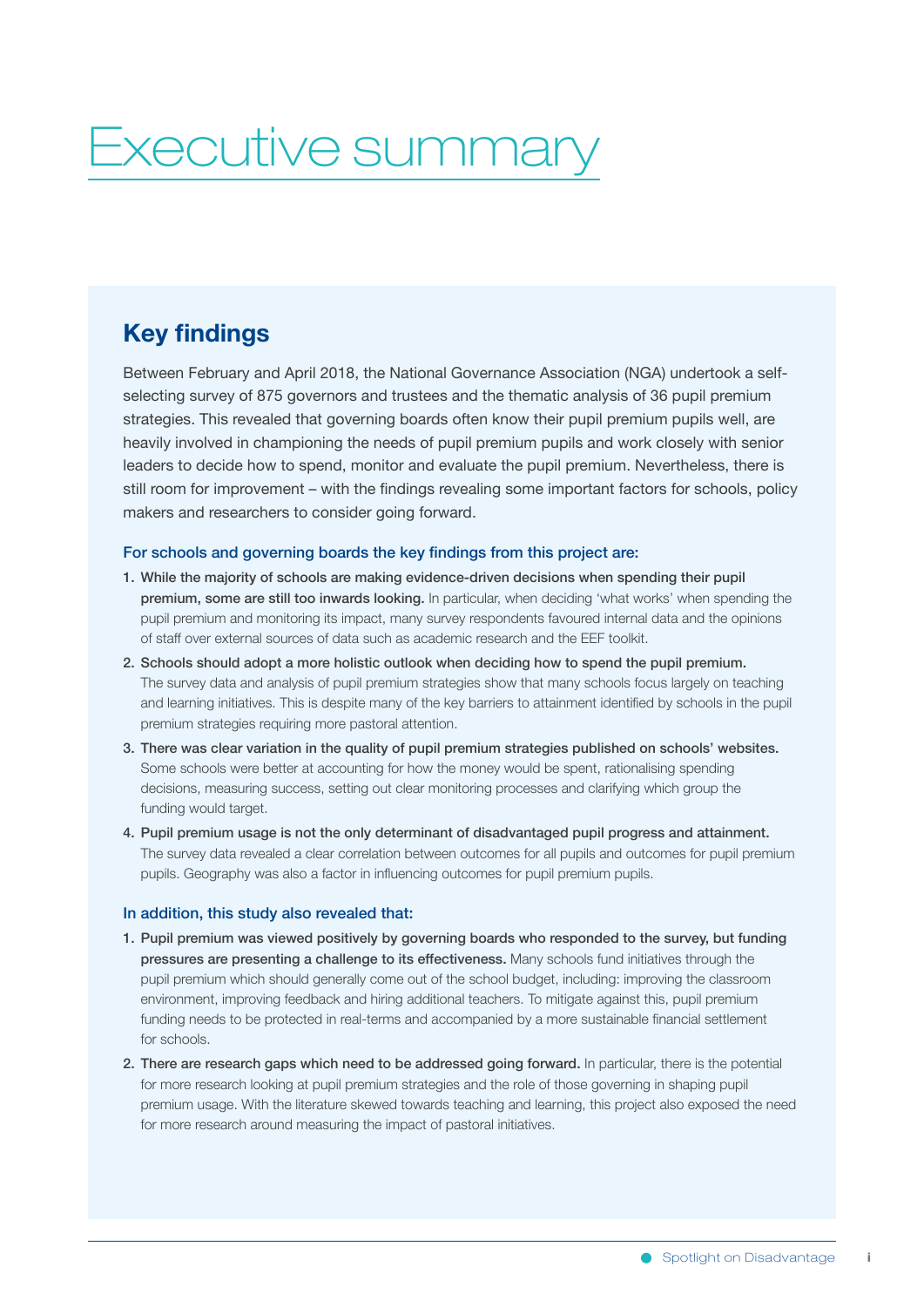## **Background**

The pupil premium is money given to schools to 'raise the attainment of disadvantaged pupils of all abilities and to close the gaps between them and their peers' (DfE and EFA, 2018).

Schools receive pupil premium funding based on every pupil on roll that is currently in receipt of free schools meals or has been in the last six years, those that have been looked after by the local authority at any point in their lives, and those whose parents currently or have previously served in the armed forces (DfE and EFA, 2018).

Official data shows a persistent (albeit narrowing) gap in attainment between those eligible for the pupil premium and non-pupil premium pupils nationally (DfE, 2014; 2018a; 2018b). In terms of progress, the Education Policy Institute (EPI) found that children eligible for the pupil premium were, on average, 4.3 months behind their peers when they first started school and, by the time the cohort sat their GCSEs, the gap between pupil premium pupils and their peers had risen to 19.3 months (Andrews *et al.*, 2017).

## The purpose of this study and research methodology

The governing board is the accountable body for how schools spend the pupil premium. Yet, while there is a wealth of literature on how best to plan for and spend the pupil premium, the extent to which governing boards are involved in these decisions, how they perceive funding for disadvantaged pupils, and the impact governing boards have when they get involved is not clearly outlined in the literature.

To fill this gap, the NGA undertook a self-selecting survey of 875 governors and trustees. This asked participants how their school defines 'disadvantage', how their school chooses to spend the pupil premium and the extent to which those governing are involved in the pupil premium spending process. Of the 875 governors and trustees who responded to the survey, 416 provided additional information relating to their key stage 2 (in primary) or key stage 4 (in secondary) progress scores for pupils in receipt of the pupil premium. From this, it was possible to calculate a 'snap shot' of the progress gap between pupil premium pupils in respondents' schools and all non-pupil premium

pupils nationally. This offered a more objective view of what those schools that are more effective at supporting pupil premium pupils have done compared to those that are less effective.

To supplement this data, thematic analysis of 36 pupil premium strategies was also carried out. The strategies selected for analysis covered a wide range of schools, including: equal numbers of primary and secondary schools; schools with different numbers of pupils; schools with different proportions of disadvantaged pupils; and schools with different progress gaps between pupil premium and non-pupil premium pupils.

## The overlooked but important role of governing boards in spending the pupil premium

The NGA (2014) suggest that, when spending the pupil premium, school staff should lead on the day-to-day implementation of spending decisions but the governing board should be involved in:

- 1. understanding the best way to spend the pupil premium based on a variety of sources of evidence
- 2. signing-off on a pupil premium spending strategy based on an informed understanding of the 'barriers to educational achievement' facing eligible pupils and what works to overcome these barriers
- 3. reviewing and amending pupil premium allocation as a result of ongoing monitoring

Furthermore, the governing board, in conjunction with the senior leadership team, should be involved in scoping, signing-off and reviewing a strategy for spending the pupil premium. This should cover: how much funding the school receives; the 'main barriers to educational achievement faced by eligible pupils at the school'; what the school has done to overcome these barriers; how the impact of the pupil premium will be measured; and when the next pupil premium review will take place (DfE, 2017).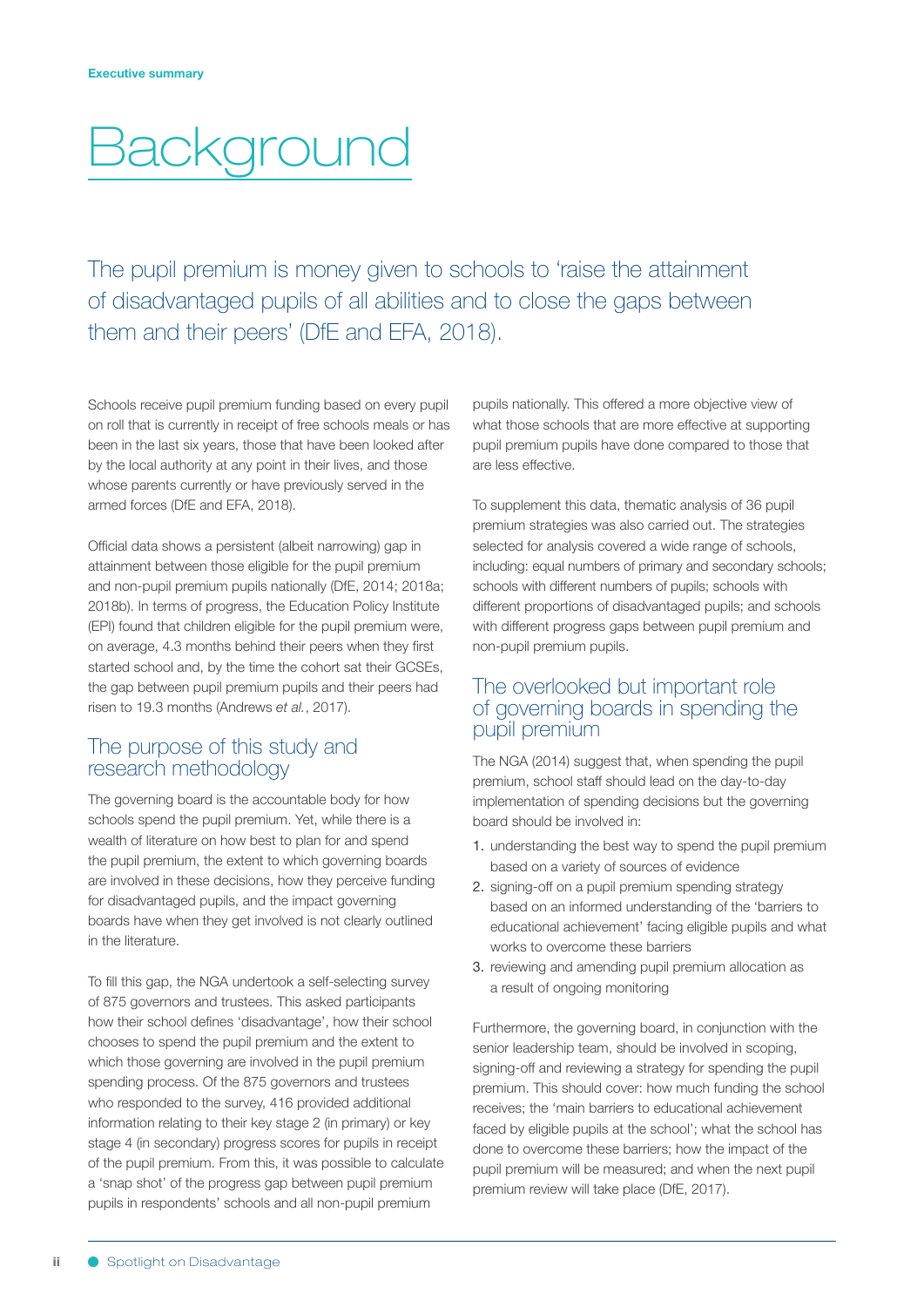Reporting on the extent to which NGA recommendations are followed in practice, the survey conducted as part of this research found that:

- 79.4% of respondents outlined that their governing board was involved in signing-off on a pupil premium spending strategy
- 89.7% of respondents' governing boards were involved in monitoring pupil premium spending
- 66.2% of respondents' governing boards were involved in reviewing and amending the pupil premium spending strategy

In contrast, only 17.1% of respondents said that their school left signing-off the pupil premium strategy to school staff while 9.6% left monitoring the pupil premium to school staff. A larger group, 31.1%, left reviewing and amending the pupil premium to school staff.

The governors and trustees surveyed were also enthusiastic about raising outcomes for pupil premium pupils and were engaged in decisions around spending the pupil premium. In particular, the survey findings suggest that governing boards play a crucial role in championing the needs of pupil premium pupils in governing board meetings. Of the 875 governors and trustees who responded to the survey:

- 86.3% of respondents outlined that their school(s) defined 'disadvantaged' pupils as those 'eligible for the pupil premium'
- 97.5% of respondents said that their governing board understood the demographics of pupil premium pupils to at least some extent
- over half of respondents claimed that outcomes, absence rates and exclusion rates for pupil premium pupils were discussed in every governing board or committee meeting

While the literature on the pupil premium rarely covers governance, these findings reflect other research which highlights the importance of governing board involvement in pupil premium spending. Previous work found that schools with 'weak' leadership were more likely to have large gaps between their least and most disadvantaged peers (Ofsted, 2014), with further research demonstrating an 'overlap' between a positive Ofsted judgement of governance and a positive judgement of progress for pupil-premium pupils (NAO, 2015).

### Insights for schools and governing boards

As well as confirming that governing boards do play an important, and often substantive, role in spending, monitoring and evaluating the pupil premium, this study also revealed some important findings around how schools can maximise the impact of pupil premium funding.

### Practical insight one

The best schools are making evidence-driven decisions when spending their pupil premium. However, many schools, including governing boards, are still too inwards looking and can improve practice by consulting a wider range of sources before making spending decisions.

Despite the positive role played by governing boards as outlined above, the survey data from this research suggests that many governing boards do not rate external sources of evidence as highly as internal sources of evidence when deciding how to spend and monitoring the impact of the pupil premium. As part of the survey, respondents were asked about which information sources governors and trustees valued the most when making decision on spending and evaluating the pupil premium. In this regard, internal data and the opinions of senior members of staff were prioritised over external data, academic research and the EEF toolkit. For example, just 14% of respondents said that the EEF toolkit was extremely important as a source of information, compared to 68% who said that the professional judgement of senior staff was extremely important.

This is an issue given that previous research suggests that schools with the best outcomes for pupil premium pupils are generally those who look outwards for information and ideas. The Department for Education (DfE) found that 30.5% of schools had sourced their most effective strategy from the EEF toolkit, a remarkably high figure given the toolkit's limited usage (Macleod *et al*., 2015). The DfE also found that 56.6% of headteachers from primary schools which were more successful at raising the attainment of disadvantaged pupils saw academic research as very important when deciding on initiatives, compared to 47% of headteachers from less successful primary schools (Macleod *et al.*, 2015). A National Audit Office (NAO, 2015) survey further mirrored these themes, finding that over 90% of school leaders who had consulted external sources of evidence found them useful. It is therefore apparent that the tendency for boards to look inwards limits their effectiveness in overseeing pupil premium spending.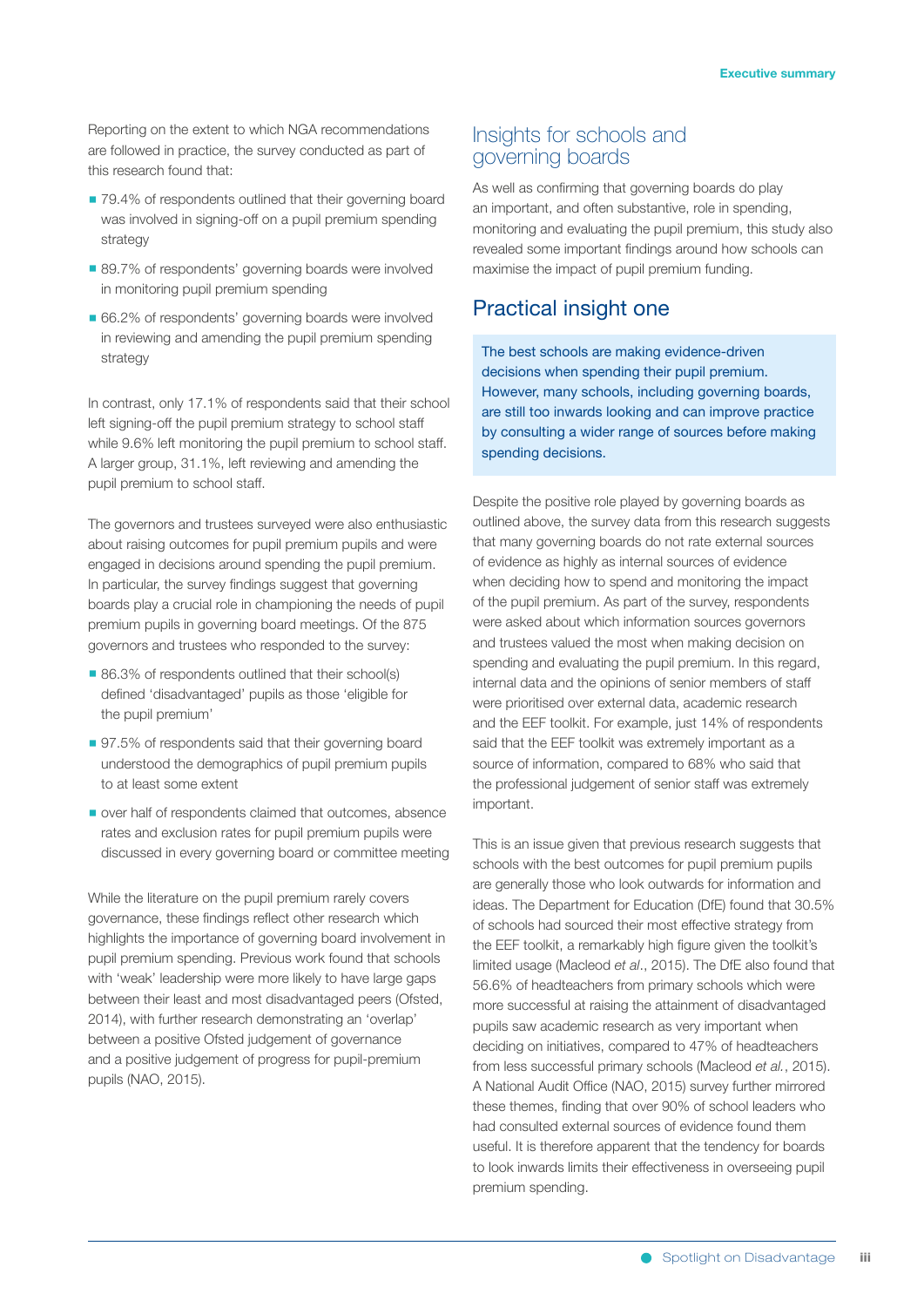#### **Executive summary**

These findings do not mean that internal data is less useful than external data. On the contrary, internal data is vital in monitoring the success of initiatives, especially given the fact that every school's context is slightly different. Nonetheless, internal data needs to be complimented by a wider range of sources to ensure that properly informed decisions are being made, with all options taken into account. Governing boards and senior leaders should be using an eclectic range of internal and external sources to decide upon and monitor initiatives. The key is using evidence to decide what is most likely to work and then adapting this to the specific school's context.

## Practical insight two

The data from this study suggests that schools need to adopt a more holistic outlook when deciding on pupil premium spending. This means that, in the pupil premium spending strategy, teaching and learning initiatives should be accompanied by more pastoral initiatives which are often better at addressing the specific barriers to educational achievement which hold back pupil premium pupils.

The thematic analysis of 36 pupil premium strategies highlighted a 'disconnect' between the barriers and challenges facing pupil premium pupils and the initiatives funded through the pupil premium. Four of the five most commonly identified barriers to pupil premium pupils realising their potential were:

- family life (mentioned in 22/ 36 strategies analysed)
- low attendance (mentioned in 17/36 strategies analysed)
- social and emotional barriers to engagement (mentioned in 14/ 36 strategies analysed)
- individual pupil needs, especially pupils identified as having special educational needs, or English as an additional language (mentioned in 10/ 36 strategies analysed)

On the other hand, the three most common strategies in the same pupil premium strategies were:

- targeted interventions to support attainment of specific pupil groups (mentioned in 33/ 36 strategies analysed)
- literacy support (mentioned in 28/ 36 strategies analysed)
- numeracy support (mentioned in 26/ 36 strategies analysed)

As such, some schools do not appear to be tackling the root causes of many of the challenges that they diagnose, identifying pastoral barriers to educational achievement but focusing their pupil premium spending largely on teaching and learning initiatives. This may be because, compounding the issue, much of the literature is skewed towards assessing the impact of initiatives which focus on teaching and learning. While the findings from this research support the notion that the quality of teaching and learning is vital (see practical insight four), schools should adopt a more holistic outlook which recognises the value of both teaching and learning interventions and more pastoral initiatives. In doing so, they will need to carefully combine an awareness of the importance of evidence driven decision making with an acknowledgement that schools should measure what they value rather than simply valuing what they can easily measure.

## Practical insight three

The quality of school practice in managing the pupil premium is highly variable. This highlights that there is significant room for improvement in how schools spend the pupil premium.

As part of the review of the 36 pupil premium strategies, this study looked at schools with good outcomes for pupil premium pupils compared to those where outcomes could be improved. From this comparison, five key themes of more and less effective practice were identified. Overall, the research found that schools with the best strategies:

- accounted for how every pound of their pupil premium budget was spent rather than using rounded numbers or vague estimations
- deployed evidence to justify their spending decisions, with references (for instance) to the EEF toolkit, academic research, internal data and Ofsted reports
- had a clear success criterion for each pupil premium initiative and an idea of what would be achieved through spending the pupil premium
- set out clear monitoring processes for continuously evaluating the effectiveness of spending
- clarified which group (i.e. all pupil premium pupils, just those with special educational needs and/or disabilities, or those struggling in a specific subject etc.) would receive the funding for each initiative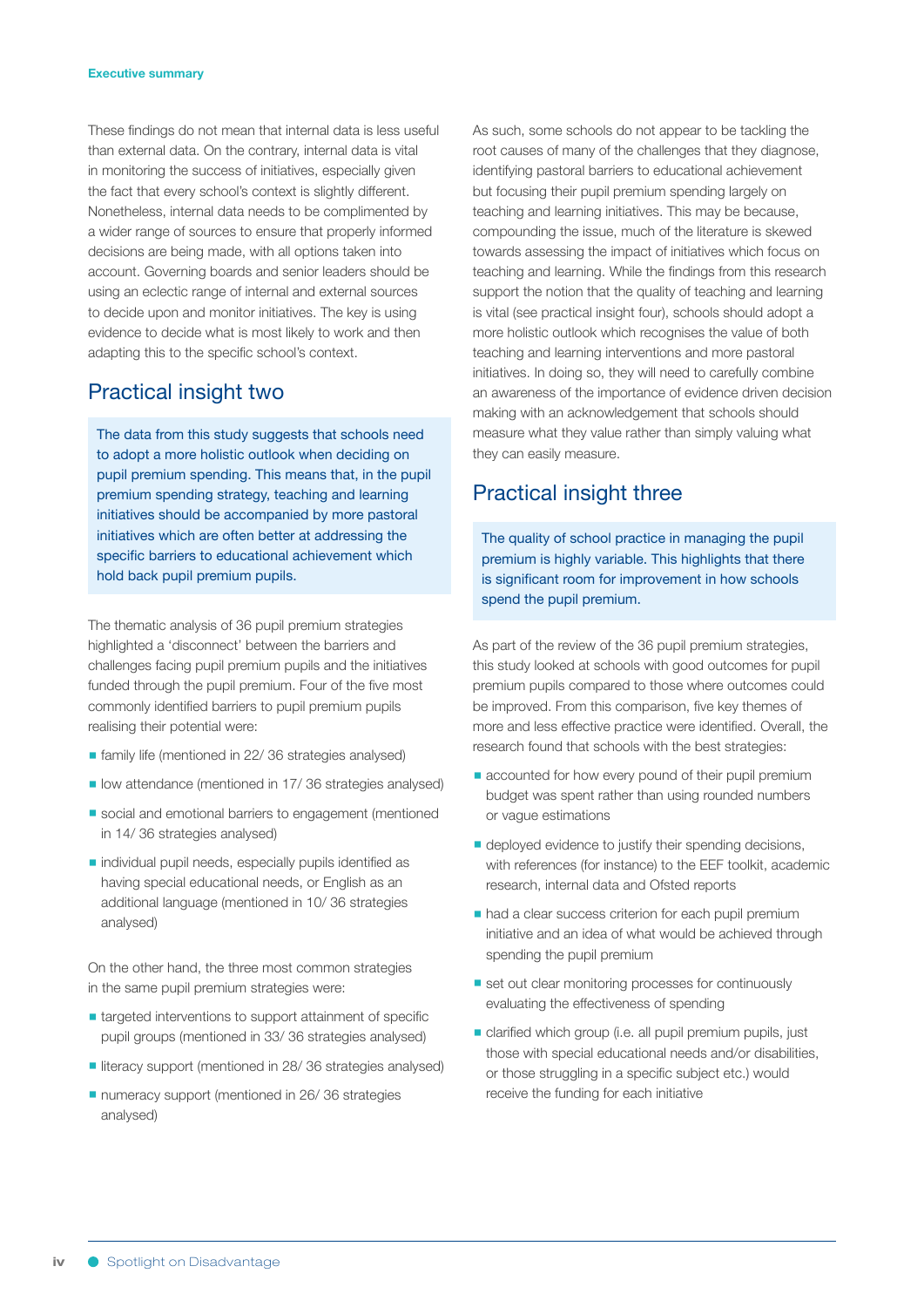Of note, looking across all of the pupil premium strategies analysed, schools struggled to provide a rationale for some initiatives compared to others. Schools particularly did not provide a clear rationale for introducing initiatives around: widening the curriculum, sporting activities, recruiting an attendance officer, recruiting teaching staff and recruiting teaching assistants. In contrast, initiatives which were generally accompanied by effective rationales included: staff continuing professional development (CPD), targeted behavioural support and subsidising extra-curricular activities.

This research has demonstrated that there is scope for significant improvement in producing pupil premium strategies and that making these improvements could have a significant impact on raising outcomes for disadvantaged pupils.

## Practical insight four

Although this research focused predominantly on the governing board's role in spending, monitoring and evaluating the pupil premium, it has also demonstrated that usage of the pupil premium is not the only determinant of disadvantaged pupils' progress and attainment.

One of the clearest correlations revealed through this research was that schools with high progress for all were very likely to have high progress for pupil premium pupils. This echoes previous work which found that 'statistical correlation between [schools] who do well for FSM [free school meall children and who do well for non-FSM children is very high' (NFER/Sutton Trust, 2015).

Furthermore, the survey also revealed significant geographical divides in the progress gap. This highlights another important determinant of disadvantaged pupil progress and attainment, a school's location. The findings from this study also correlate with a significant body of literature surrounding the north-south divide (NPP, 2018) and support the research of Mike Treadaway (2017) who has recently argued that the progress gap is heavily dependent on the characteristics of the pupil premium cohort in a given school. These factors, such as ethnicity, create variation in different geographical areas.

As such, geography and school quality are two alternative determinants of disadvantaged pupil progress and attainment which illustrate that we can attribute some, but not all, of the differences in progress gaps between schools to the way in which the pupil premium is used.

### Insights for policy makers and researchers

In addition to insights for governing boards and practitioners, this study also revealed potential avenues for future research and the complex and precarious position of the pupil premium within the current school funding landscape.

## Policy insight one

Pupil premium is viewed positively, but funding pressures are presenting a challenge to its effectiveness. Pupil premium funding needs to be protected in real-terms and accompanied by a more sustainable financial settlement for schools. This will allow schools to spend the pupil premium effectively and ensure that it is targeted at the right pupils.

The picture which emerges from this research, and that of others, is that pupil premium needs to be protected, and that this can only be achieved through a more sustainable financial settlement for schools. DfE (2014; 2018a; 2018b) data shows that the attainment gap has been consistently falling at both key stage two and four since the pupil premium's introduction. Importantly, schools think the pupil premium has been vital in bringing about this trend. Indeed, the National Audit Office (NAO, 2015) has found that 75% of secondary schools and over 85% of primary schools felt that pupil premium had boosted pupil attainment.

However, pupil premium's positive impact appears to be threatened by the current funding climate. The survey findings from this project revealed that, although very few respondents actually claimed that their school used the pupil premium to plug the funding gap, only 71.6% of respondents ring-fenced their pupil premium. While there is no legal requirement on schools to ring-fence the pupil premium, this does suggest that many schools may be using the funding to subsidise other spending commitments. Further evidence from this research found a prevalence of initiatives which one might assume should be funded from the school's core budget but were commonly being funded through the pupil premium. This includes: improving the classroom environment, improving feedback and hiring additional teachers. This echoes findings from a recent NFER/Sutton Trust (2018) survey which found that 34% of senior leaders who responded admitted to using pupil premium funds to plug other budget gaps.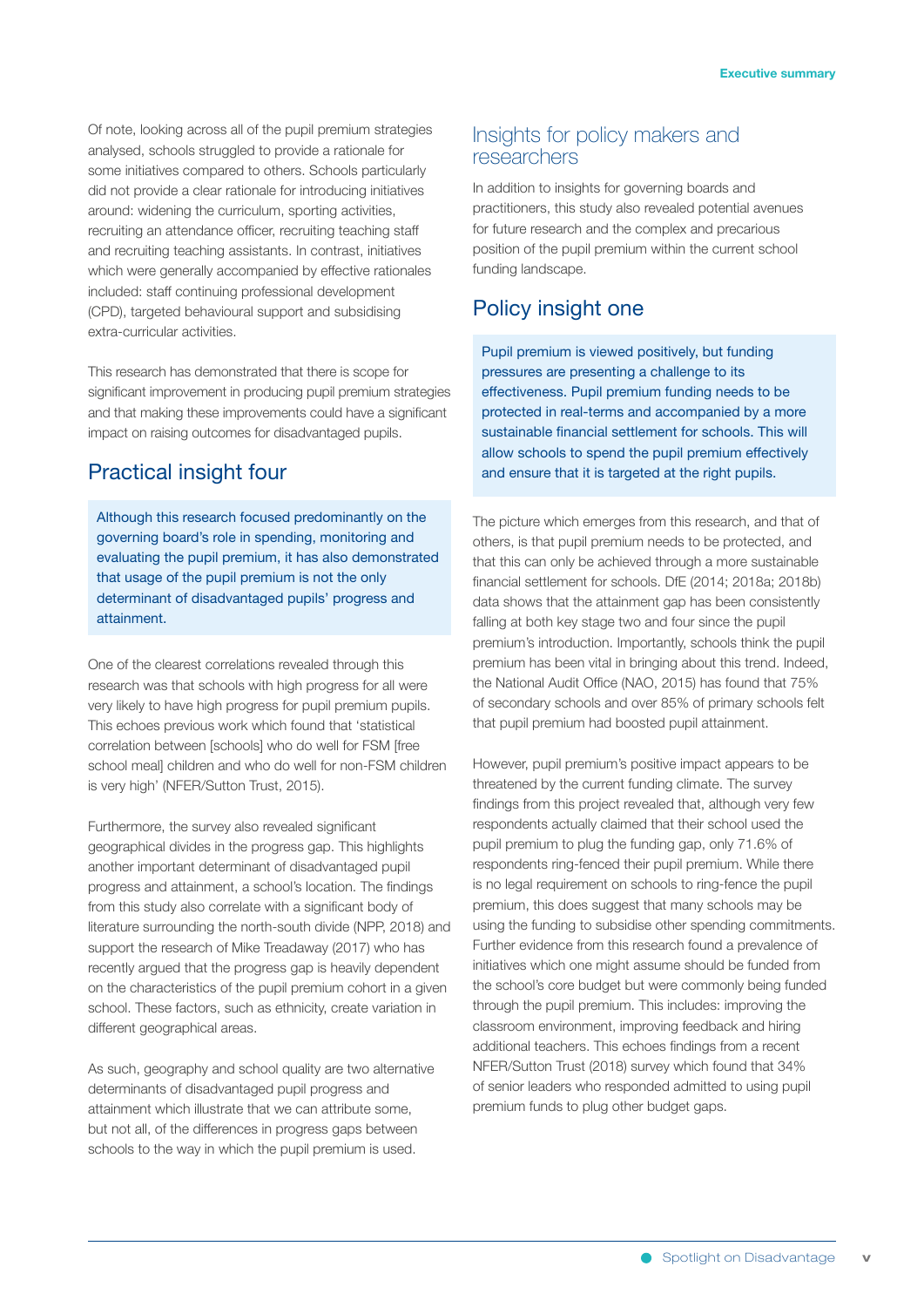#### **Executive summary**

Pupil premium is therefore seen as having a positive impact on closing the gap, but the current funding climate is endangering these positive effects. It is important to note that, as part of NGA's consultation response on the national funding formula (NFF), NGA (2017) do not think the pupil premium should be given to schools as a separate grant but, instead, it 'should form part of the total [funding] pot'. As part of this financial package, however, schools 'could still be required to report on how they are supporting the progress and attainment of children entitled to the pupil premium' (NGA, 2017).

## Policy insight two

This study found that there are research gaps which need to be addressed going forward.

This research has contributed to the literature on using the pupil premium effectively and has illuminated the important role played by those governing in spending, monitoring and evaluating the pupil premium. However, it has also exposed potentially fruitful avenues for further investigation. This includes:

■ The potential for more research looking at pupil premium strategies. Notably, this is the first significant piece of research to look at pupil premium strategies, despite these documents being publicly available and providing a clear indication of how pupil premium funds are being used on the ground. This research has highlighted that analysing these documents can reveal fascinating trends. Moving forwards, there is the potential for a larger study which could produce conclusions about how pupil premium is being spent nationwide and draw out the differences between varying school types and phases.

- Secondly, this research has exposed the skewing of the literature towards assessing teaching and learning initiatives over more pastoral activities. Looking at the impact of spending the pupil premium on pastoral initiatives, and focusing on the impact this might have upon social-emotional outcomes, would act as a vital counter-balance to the majority of the current research, including this study, which treats either the attainment gap or progress gap as the key measure of how successfully schools are spending their pupil premium allocation.
- Finally, this research has highlighted that most of the literature neglects the role played by those governing in shaping the usage of the pupil premium. In future research, measuring a school's success or failure in improving outcomes for pupil premium pupils cannot be fully understood without incorporating the role of those governing into the study.